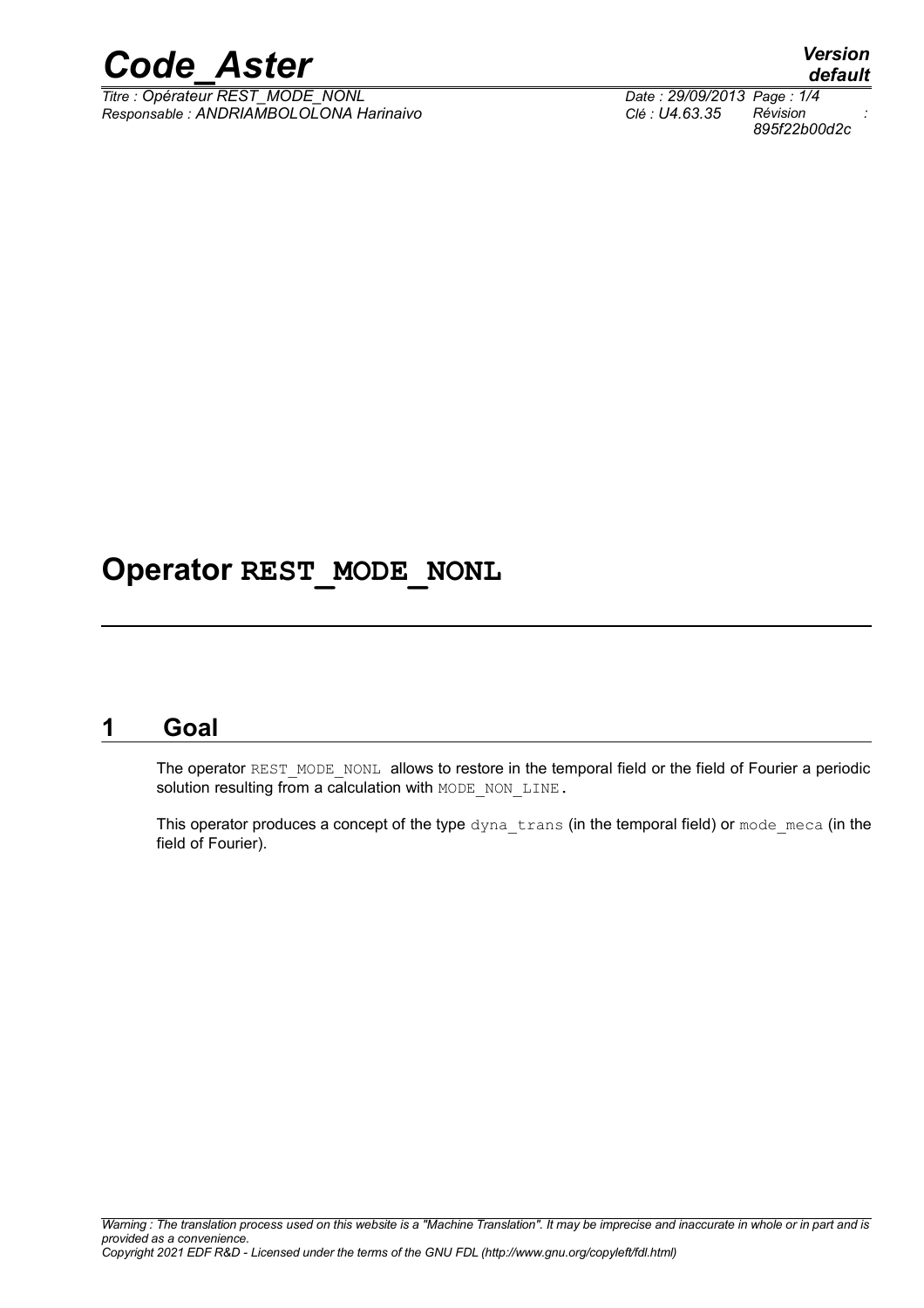# *Code\_Aster Version*

*Titre : Opérateur REST\_MODE\_NONL Date : 29/09/2013 Page : 2/4 Responsable : ANDRIAMBOLOLONA Harinaivo Clé : U4.63.35 Révision :*

*895f22b00d2c*

# **Contents**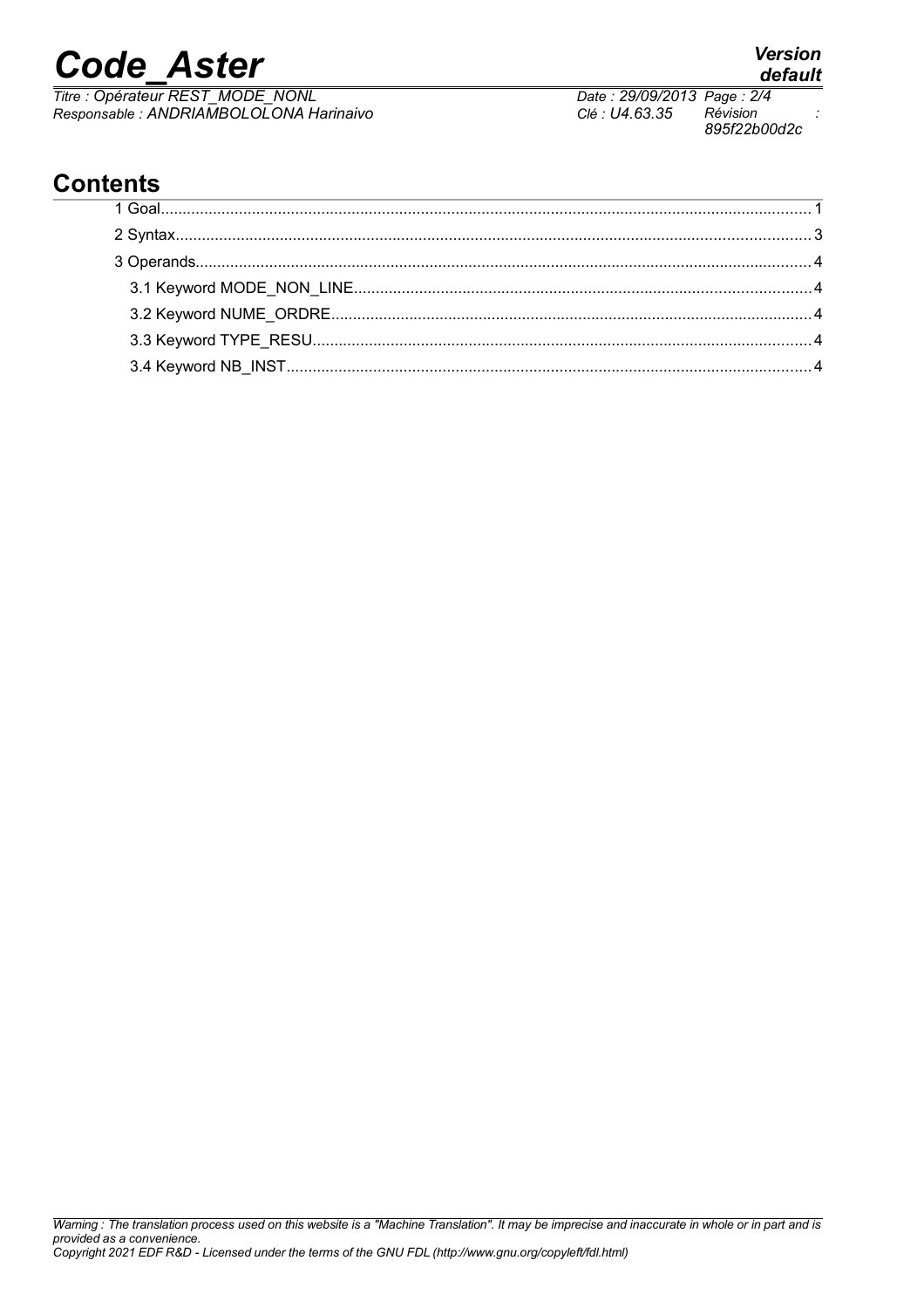# *Code\_Aster Version*

*Titre : Opérateur REST\_MODE\_NONL Date : 29/09/2013 Page : 3/4 Responsable : ANDRIAMBOLOLONA Harinaivo Clé : U4.63.35 Révision :*

*895f22b00d2c*

## **2 Syntax**

| resu out = REST MODE NONL (             |                               |                   |
|-----------------------------------------|-------------------------------|-------------------|
| MODE NON LINE = resu in,                |                               | [table container] |
| NUME ORDRE                              | $=$ /num ordr,                | ן I I             |
|                                         | TYPE RESU = $/$ 'DYNA TRANS', | [DEFECT]          |
|                                         | / 'MODE MECA'                 |                   |
| # If keywords TYPE RESU = 'DYNA TRANS': |                               |                   |
| NB INST                                 | $=$ /512,                     | [DEFECT]          |
|                                         | /nbinst,                      | [R]               |
|                                         |                               |                   |